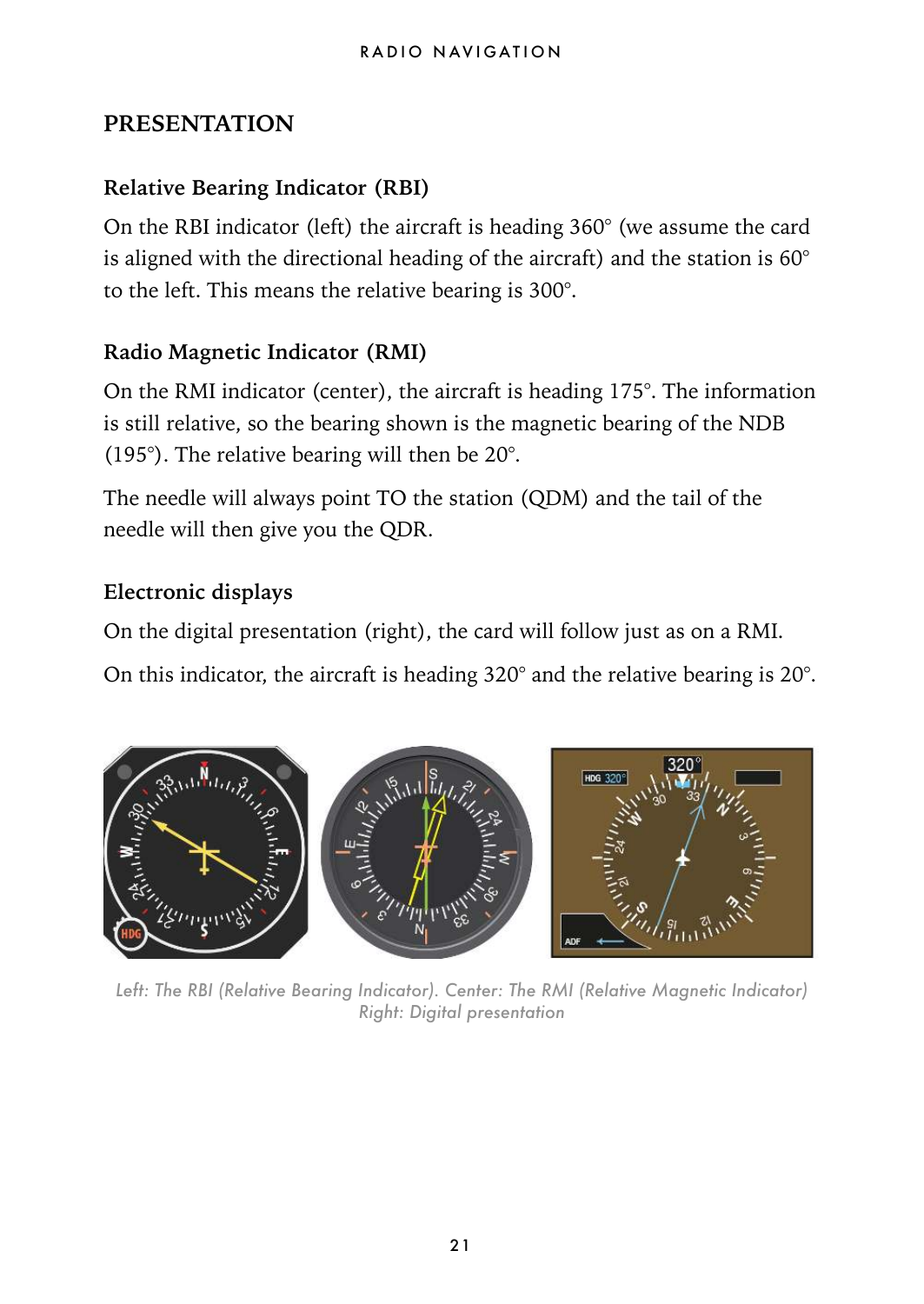#### **HOMING**

The ADF may be used to "home" in on a station. Homing is flying the aircraft on any heading required to keep the needle pointing directly to the 0° RB position.

To home in on a station, tune the station, identify the Morse code signal, and then turn the aircraft to bring the ADF azimuth needle to the  $0^\circ$  RB position.

Turns should be made using the heading indicator. When the turn is complete, check the ADF needle and make small corrections as necessary.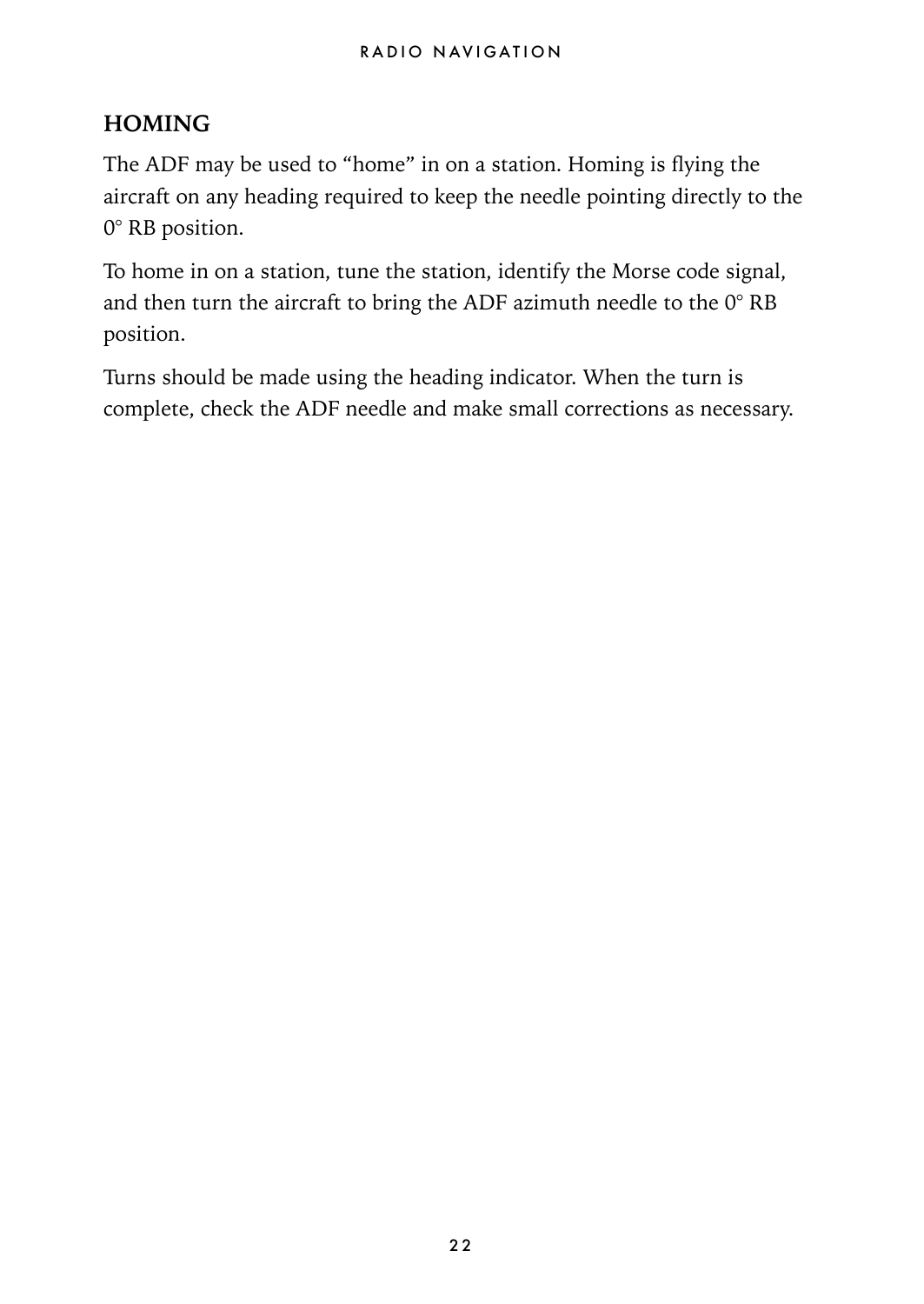## **VOR**

## **THE VOR GROUND EQUIPMENT**

VOR means *VHF (Very High Frequency) Omnidirectional Radio Range*.

The frequency band allocated to VOR will be found in the VHF-band. The frequencies used are from 108 to 117.975 MHz.

This again is split up so that the ILS system has its own band from 108 to 111.975 MHz. They will always start with an odd number after the first decimal place, e.g. 111.90 MHz.

They VOR station transmits 360 *radials*, meaning that we can find out where we are relative to the station by adjusting our instrument.

ATIS may also be transmitted on VOR frequencies.

We have two types of VOR stations, the CVOR and the DVOR.

#### **CONVENTIONAL VOR (CVOR)**

The CVOR is the first-generation VOR station. It is emitting signals by means of a rotating antenna.

#### **DOPPLER VOR (DVOR)**

The DVOR is the second-generation VOR station. It is emitting signals by means of a combination of fixed antennas utilizing the Doppler principle.



*A DVOR station*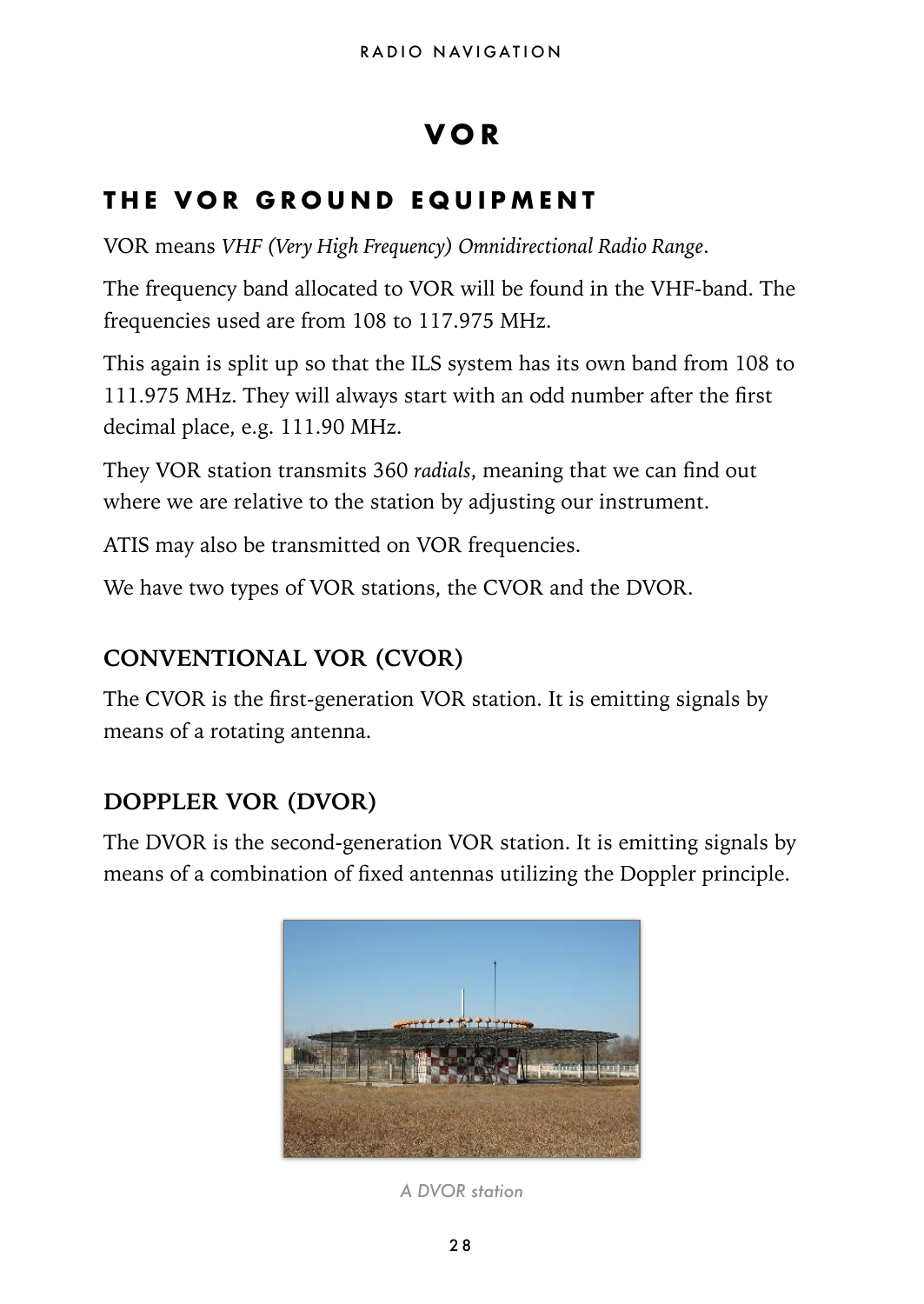# **DISTANCE MEASURING EQUIPMENT (DME)**

#### **GENERAL**

A DME is used for determining the distance from a ground transponder (the DME station). Compared to other VHF/UHF NAVAIDs, a DME is very accurate. The distance information can be used to determine the aircraft position or flying a track that is a constant distance from the station. This is referred to as a DME arc.

The DME system operates in the UHF band. The frequencies however, are paired with the VOR or ILS frequencies. So the frequency you set on your DME is the same as on your VOR/ILS-receiver.

Identification is done in the same way as for the VOR and NDB. The DME will present itself every 40 seconds.

#### **The system comprises two basic components:**

The *interrogator*, in the aircraft.

The *transponder*, which is the DME station on the ground.

Military TACAN stations can also be used for DME information for civil aircraft.

The DME can also be used to plot a position on a map as a point on a circle. With the help of another DME station, the position can be plotted quite accurately - and RNAV systems does this for you.

#### **FREQUENCIES**

The *interrogator*, is transmitting on frequencies from 1025 to 1150 MHz.

The *transponder* is transmitting on frequencies from 962 to 1213 MHz.

*The difference between the frequencies from the interrogator to the transponder is 63 MHz whereas the higher frequency is used by the interrogator.*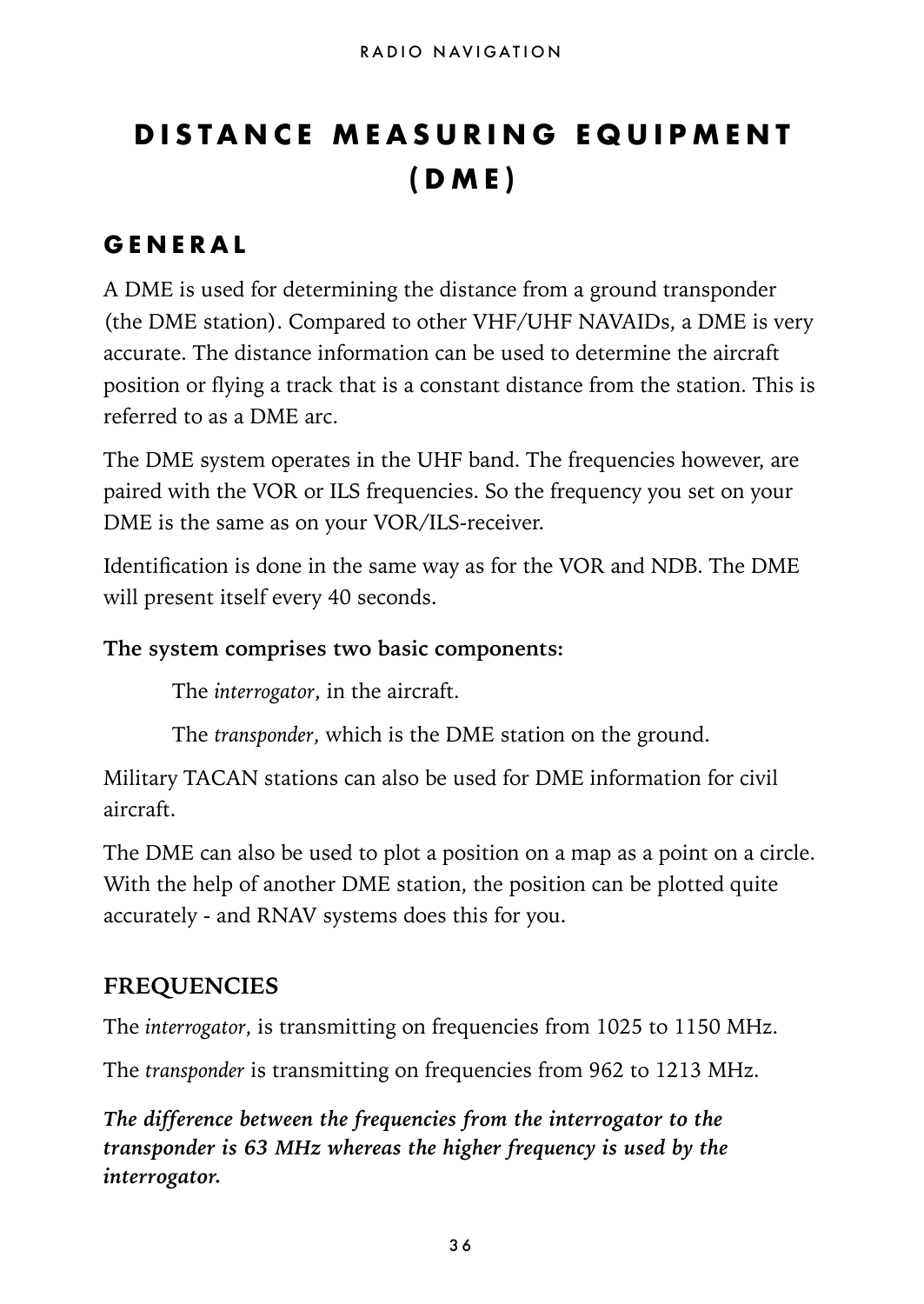## **THE PRINCIPLE**

DME signals are line-of-sight; the distance readout is the straight line distance from the aircraft to the DME ground facility and this is commonly referred to as slant range distance.

This is excellent when flying an ILS approach, but can present some issues otherwise: If you cross the station at 6080 feet and 0 NM ground distance, the distance indicated will be 1 NM. This is known as slant range error.

Slant range error is negligible if the aircraft is 1 NM or more from the ground facility for each 1,000 feet of altitude above the elevation of the DME station.

The DME can also calculate your ground speed and time to station, as long as you approach the station **directly**. This function will not be usable when you e.g. fly the DME arc.